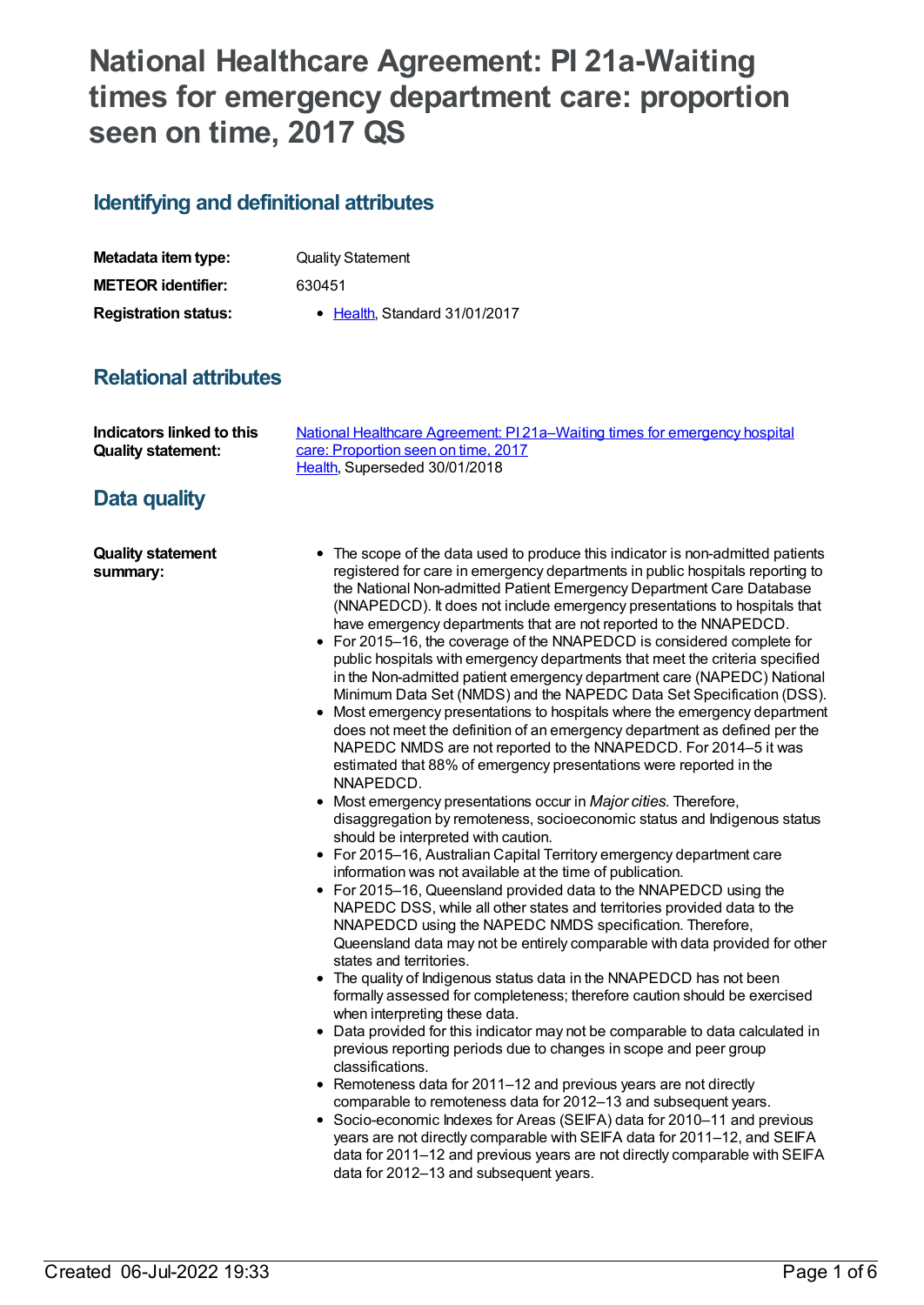| Institutional environment: | The Australian Institute of Health and Welfare (AIHW) is a major national agency set<br>up by the Australian Government under the <b>Australian Institute of Health and</b><br>Welfare Act 1987 to provide reliable, regular and relevant information and statistics<br>on Australia's health and welfare. It is an independent corporate Commonwealth<br>entity governed by a management board, and accountable to the Australian<br>Parliament through the Health portfolio. |
|----------------------------|--------------------------------------------------------------------------------------------------------------------------------------------------------------------------------------------------------------------------------------------------------------------------------------------------------------------------------------------------------------------------------------------------------------------------------------------------------------------------------|
|                            | The AIHW aims to improve the health and wellbeing of Australians through better<br>health and welfare information and statistics. It collects and reports information on a<br>wide range of topics and issues, ranging from health and welfare expenditure,<br>hospitals, disease and injury, and mental health, to ageing, homelessness,<br>disability and child protection.                                                                                                  |
|                            | The Institute also plays a role in developing and maintaining national metadata<br>standards. This work contributes to improving the quality and consistency of<br>national health and welfare statistics. The Institute works closely with governments<br>and non-government organisations to achieve greater adherence to these<br>standards in administrative data collections to promote national consistency and<br>comparability of data and reporting.                  |
|                            | One of the main functions of the AIHW is to work with the states and territories to<br>improve the quality of administrative data and, where possible, to compile national<br>datasets based on data from each jurisdiction, to analyse these datasets and<br>disseminate information and statistics.                                                                                                                                                                          |
|                            | The Australian Institute of Health and Welfare Act 1987, in conjunction with<br>compliance to the <i>Privacy Act 1988</i> (Commonwealth), ensures that the data<br>collections managed by the AIHW are kept securely and under the strictest<br>conditions with respect to privacy and confidentiality.                                                                                                                                                                        |
|                            | For further information see the <b>AIHW</b> website.                                                                                                                                                                                                                                                                                                                                                                                                                           |
|                            | Data for the NNAPEDCD were supplied to the AIHW by state and territory health<br>authorities under the terms of the National Health Information Agreement (see the<br>following links): http://www.aihw.gov.au/nhissc/<br>/content/index.phtml/itemld/182135                                                                                                                                                                                                                   |
|                            | The state and territory health authorities received these data from public hospitals.<br>States and territories use these data for service planning, monitoring and internal<br>and public reporting. Hospitals may be required to provide data to states and<br>territories through a variety of administrative arrangements, contractual<br>requirements or legislation.                                                                                                     |
| <b>Timeliness:</b>         | The reference period for these data is 2015-16.                                                                                                                                                                                                                                                                                                                                                                                                                                |
|                            | For 2015-16, Australian Capital Territory emergency department care information<br>was not available at the time of publication.                                                                                                                                                                                                                                                                                                                                               |
| <b>Accessibility:</b>      | The AIHW provides a variety of products that draw upon the NNAPEDCD.<br>Published products available on the AIHW website include the Emergency<br>department care: Australian hospital statistics series of reports with associated<br>Excel tables. These products may be accessed on the AIHW website at:<br>http://www.aihw.gov.au/hospitals/                                                                                                                               |
| Interpretability:          | Metadata information for the NAPEDC NMDS is published in the AIHW's online<br>metadata repository, METeOR, and the National health data dictionary.                                                                                                                                                                                                                                                                                                                            |
|                            | The National health data dictionary can be accessed online at:<br>/content/index.phtml/itemld/268110                                                                                                                                                                                                                                                                                                                                                                           |
|                            | The data quality statement for the 2014–15 NNAPEDCD can be accessed on the<br>AIHW website at: /content/index.phtml/itemld/621200                                                                                                                                                                                                                                                                                                                                              |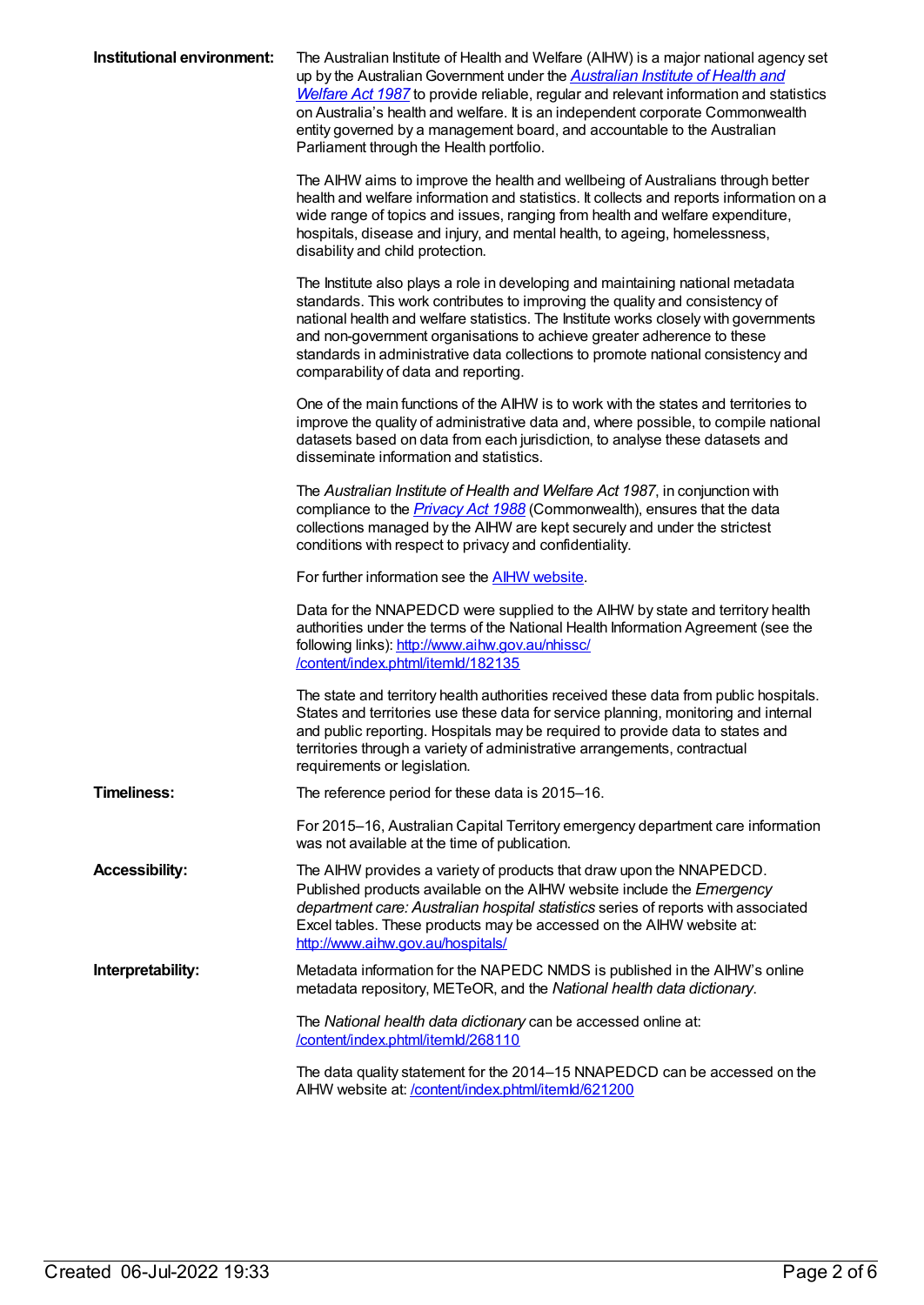**Relevance:** The purpose of the NNAPEDCD is to collect information on the characteristics of emergency department care (including waiting times for care) for non-admitted patients registered for care in emergency departments in public hospitals. For the years 2003–04 to 2012–13 inclusive, the scope of the NNAPEDCD was public hospitals classified as either *Principal referral and specialist women's and children's hospitals* (peer group A) or *Large hospitals* (peer group B).

> From 2013–14, the scope of the NNAPEDCD was patients registered for care in emergency departments in public hospitals where the emergency department meets the following criteria:

- purposely designed and equipped area with designated assessment, treatment and resuscitation areas
- ability to provide resuscitation, stabilisation and initial management of all emergencies
- availability of medical staff in the hospital 24 hours a day
- designated emergency department nursing staff 24 hours per day 7 days per week, and a designated emergency department nursing unit manager.

The data presented here are not necessarily representative of the hospitals not included in the NNAPEDCD.

For 2015 and prior reporting periods, the indicator included only peer group A (*Principal referral and specialist women's and children's hospitals*), peer group B (*Large hospitals*) and the Mersey Community Hospital. For the 2016 and this reporting period, the scope of the indicator has been increased to all public hospitals reporting to the NNAPEDCD. Data for 2013–14 have previously been supplied for the revised scope. It is not possible to provide comparable data for the years prior to 2013–14, thus data for 2012–13 and previous years for this indicator are not directly comparable with data for 2013–14 and subsequent years.

For 2013–14, 2014–15 and 2015–16, the coverage of the NNAPEDCD collection is considered complete for public hospitals with an emergency department meeting the criteria above. Most emergency presentations to hospitals where the emergency department does not meet the definition of an emergency department as defined above are not reported to the NNAPEDCD. For 2014–15 it was estimated that 88% of emergency presentations were reported in the NNAPEDCD.

The analyses by remoteness and socioeconomic status are based on the Statistical Area Level 2 (SA2) of usual residence of the patient. However, data are reported by jurisdiction of presentation, regardless of the jurisdiction of usual residence. Hence, data represent the proportion of patients living in each remoteness area or SEIFA population group (regardless of their jurisdiction of residence) seen within the benchmark time in the reporting jurisdiction. This is relevant if significant numbers of one jurisdiction's residents are treated in another jurisdiction.

The SEIFA categories for socioeconomic status represent approximately the same proportion of the national population, but do not necessarily represent that proportion of the population in each state or territory (each SEIFA decile or quintile represents 10% and 20% respectively of the national population). For 2015–16, the SEIFA scores for each SA2 are derived from 2011 Census data and represent the attributes of the population in that SA2 in 2011.

Other Australians includes presentations for non-Indigenous people and those for whom Indigenous status was not stated.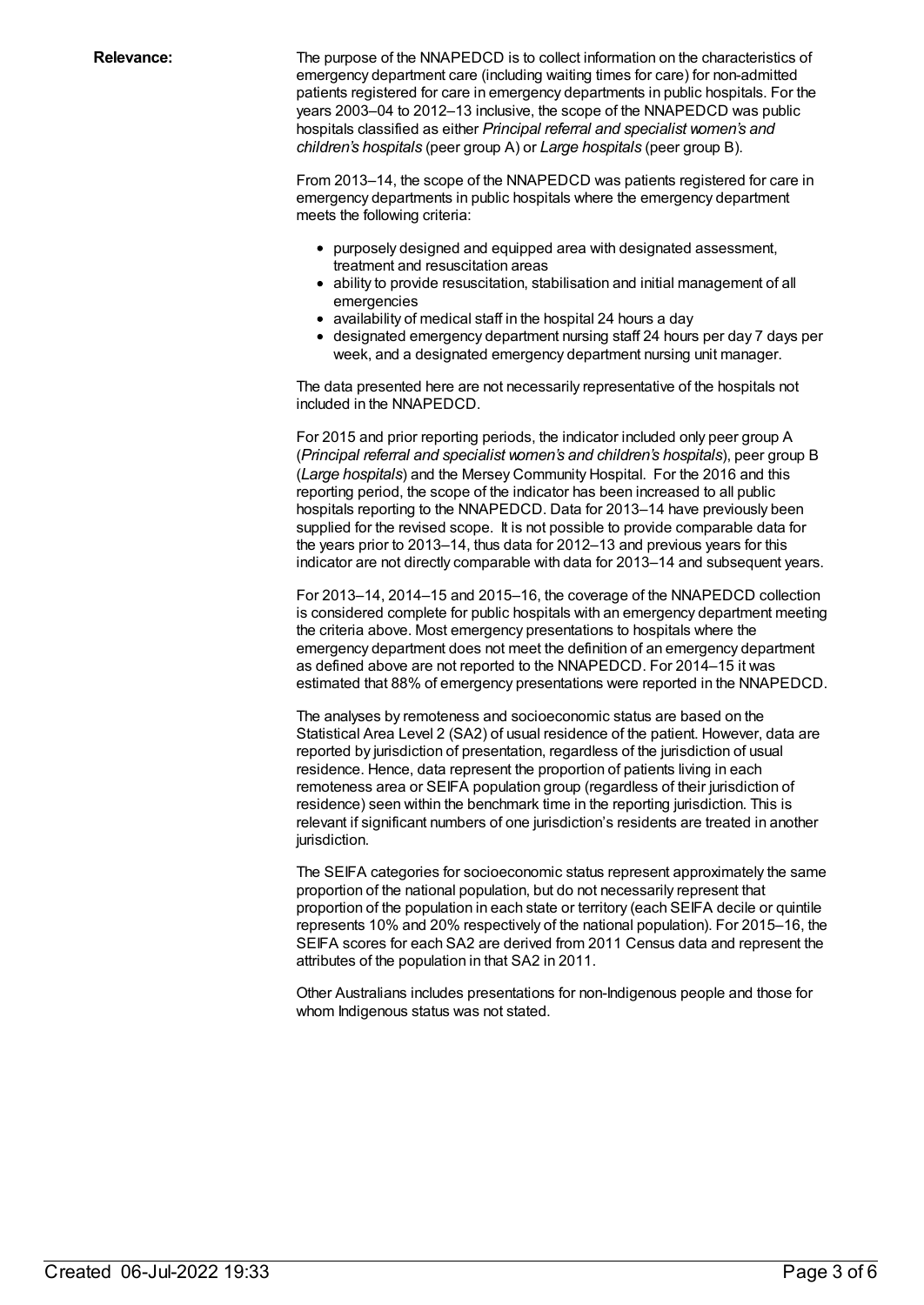**Accuracy:** States and territories are primarily responsible for the quality of the data they provide. However, the AIHW undertakes extensive validations on data. Data are checked for valid values, logical consistency and historical consistency. Where possible, data in individual data sets are checked against data from other data sets. Potential errors (including waiting time outliers) are queried with jurisdictions, and corrections and resubmissions may be made in response to these queries. The AIHW does not adjust data to account for possible data errors or missing or incorrect values.

> The quality of Indigenous status data in the NNAPEDCD has not been formally assessed for completeness; therefore caution should be exercised when interpreting these data.

Most emergency presentations occur in *Major cities*. Consequently, the data may not cover areas where the proportion of Indigenous Australians (compared with other Australians) is higher than average. Similarly, disaggregation by socioeconomic status and remoteness should be interpreted with caution.

Comparability across jurisdictions may be impacted by variation in the assignment of triage categories.

For 2015–16, Queensland provided data to the NNAPEDCD using the NAPEDC DSS, while all other states and territories provided data to the NNAPEDCD using the NAPEDC NMDS specification. Therefore, Queensland data may not be entirely comparable with data provided for other states and territories.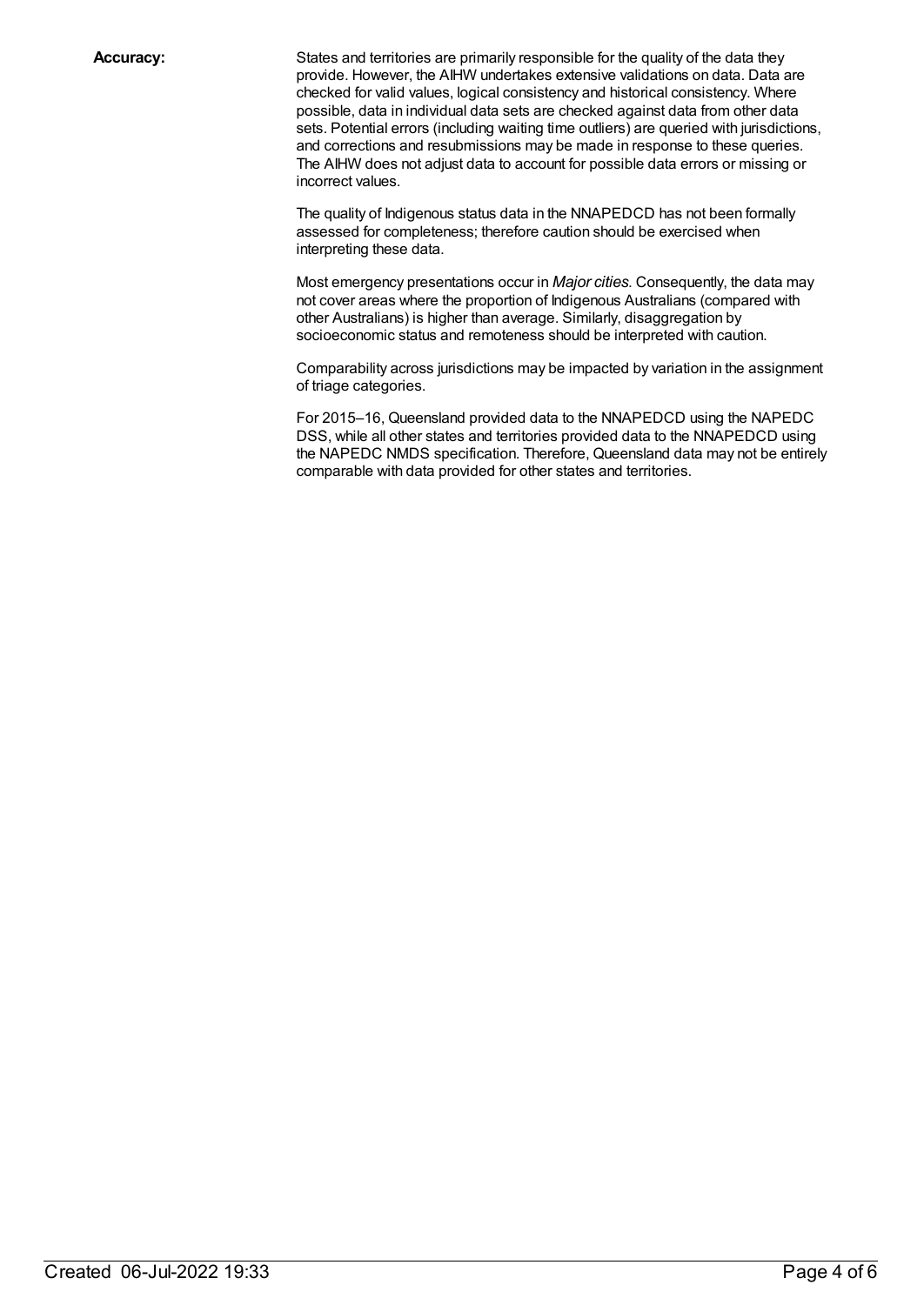**Coherence:** The data reported for 2015–16 are consistent with data reported for the NNAPEDCD for previous years for individual hospitals. However, as discussed in the Relevance section above, the scope of the indicator has been increased to all public hospitals reporting to the NNAPEDCD. Data for 2013–14 have previously been resupplied for the revised scope. It is not possible to provide comparable data for the years prior to 2013–14. Any comparison of data over time should take into account changes in scope, coverage and administrative and reporting arrangements.

> Time series presentations may be affected by changes in the number of hospitals reported to the collection and changes in coverage.

The information presented for this indicator are calculated using the same methodology as data published in *Emergency department care: Australian hospital statistics* (report series).

The AIHW has developed a revised peer grouping for analysing and interpreting hospitals statistics and performance information. (See *Australian hospital peer groups* (AIHW 2015)). Peer group data calculated for this indicator for previous reports has been calculated using the previous AIHW peer group classification. Peer group data for this report has been calculated using the current AIHW peer group classification. Data reported using the previous peer group classification is not comparable with data reported using the current AIHW peer group classification.

Methodological variations also exist in the application of SEIFA to various data sets and performance indicators. Any comparisons of the SEIFA analysis for this indicator with other related SEIFA analysis should be undertaken with careful consideration of the methods used, in particular the SEIFA Census year, the SEIFA index used and the approach taken to derive quintiles and deciles.

National-level data disaggregated by Indigenous status for 2007–08 included data from New South Wales, Queensland, Western Australia, South Australia and the Northern Territory. National-level data disaggregated by Indigenous status for 2008–09, 2009–10 and 2010–11 included data from New South Wales, Victoria, Queensland, Western Australia, South Australia and the Northern Territory. National-level data disaggregated by Indigenous status for 2011–12 and subsequent years includes data from all eight states and territories. Therefore, data disaggregated by Indigenous status from 2007–08 are not comparable to 2008– 09, 2009–10 and 2010–11, and data for 2011–12 and subsequent years are not comparable with data for 2010–11 and prior years.

In 2011, the ABS updated the standard geography used in Australia for most data collections from the Australian Standard Geographical Classification to the Australian Statistical Geography Standard. Also updated at this time were remoteness areas and the SEIFA, based on the 2011 ABS Census of Population and Housing. The new remoteness areas are referred to as RA 2011, and the previous remoteness areas as RA 2006. The new SEIFA is referred to as SEIFA 2011, and the previous SEIFA as SEIFA 2006.

Data for 2007–08 through to 2011–12 reported by remoteness are reported for RA 2006. Data for 2012–13, 2013–14, 2014–15 and 2015–16 are reported for RA 2011. The AIHW considers the change from RA 2006 to RA 2011 to be a series break when applied to data supplied for this indicator, therefore remoteness data for 2011–12 and previous years are not directly comparable to remoteness data for 2012–13 and subsequent years.

Data for 2007–08 through to 2010–11 reported for SEIFA quintiles and deciles are reported using SEIFA 2006 at the Statistical Local Area (SLA) level. Data for 2011–12 are reported using SEIFA 2011 at the SLA level. Data for 2012–13, 2013–14, 2014–15 and 2015–16 are reported using SEIFA 2011 at the Statistical Area Level 2 (SA2). The AIHW considers the change from SEIFA 2006 to SEIFA 2011, and the change from SLA to SA2 to be series breaks when applied to data supplied for this indicator. Therefore, SEIFA data for 2010–11 and previous years are not directly comparable with SEIFA data for 2011–12, and SEIFA data for 2011–12 and previous years are not directly comparable with SEIFA data for 2012–13 and subsequent years.